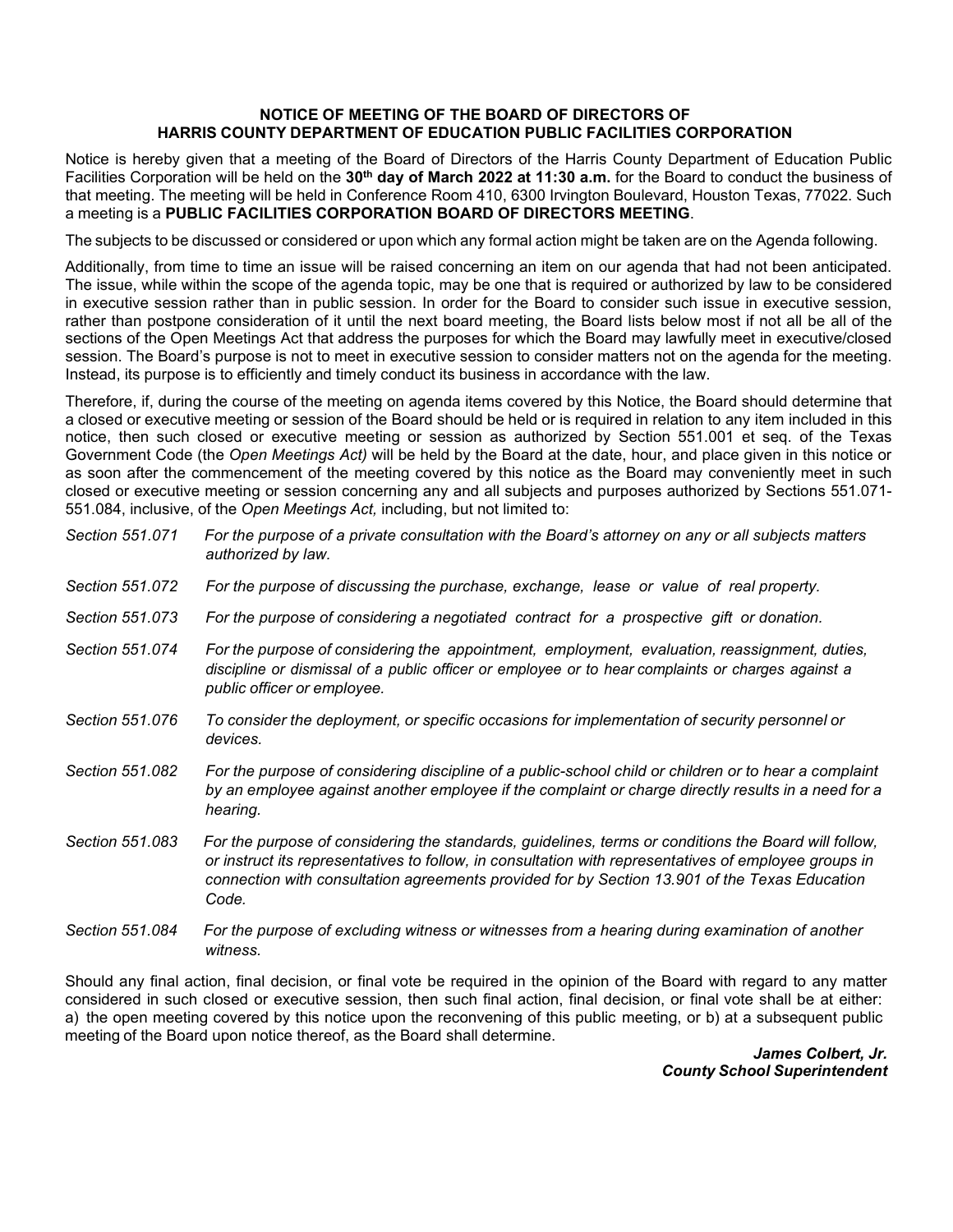

## **Public Facilities Corporation Board of Directors Meeting Date: March 30, 2022 Time: 11:30 a.m. Location: 6300 Irvington Boulevard, Houston, TX 77022**

The **Public Facilities Corporation Board of Directors** of the Harris County Department of Education will meet in a Called Meeting at **6300 Irvington Boulevard, Houston, TX 77022,** in Conference Room 410, on March 30, 2022, at 11:30 a.m.

## **ACTION ITEMS:**

- 1. Come to order.
- 2. Open Forum Gov't Code 551.003(5) Public Participation
- 3. Consider approval of the minutes for the January 19, 2022 PFC Meeting at 11:00 a.m. and January 19, 2022 PFC Meeting at 2:00 p.m.
- 4. Ratification of project-related contracts under \$50,000 as authorized by administration:
	- a. NP National Precisionaire LLC. (RFP # 19/019KJ) in the amount of **\$19,500** for Adult Ed Center Project.
	- b. NP National Precisionaire LLC. (RFP # 19/019KJ) in the amount of **\$13,450** for High Point East.
- 5. Approval of Budget Amendment BA 20-22 #03-01 to the **Adult Ed Project, the Highpoint East Project, and the AB East Project** in the amount of **\$1,103,500** to adjust roll forward beginning balances and delegating authority to the Superintendent and/or his designee to adjust the above-listed project budgets as necessary due to change(s) in project funding and/or change(s) in scope (renovation and new construction).
- 6. Approval of Budget Amendment BA 20-22 #03-02 to the Adult Ed Project, the Highpoint East Project, and the AB East Project in the amount of **\$276,560** to cover new contract expenditures and delegating authority to the Superintendent and/or his designee to adjust the above-listed project budgets as necessary due to changes(s) in project funding and/or changes(s) in scope (renovation and new construction).
	- Increase of \$19,500 for HVAC testing at Adult Ed Center from AB East
	- Increase of \$13,450 for Highpoint East from AB East
	- Increase of \$40,273 for Highpoint East Water Impact Payment from AB East
	- Increase of \$105,268 for Architect fees due to higher construction cost for Highpoint East from AB East
	- Increase of \$98,069 for HTS construction materials testing for Adult Ed Center from AB East

 $($19,500 + $13,450 + $40,273 + $105,268 + $98,069 = $276,560)$